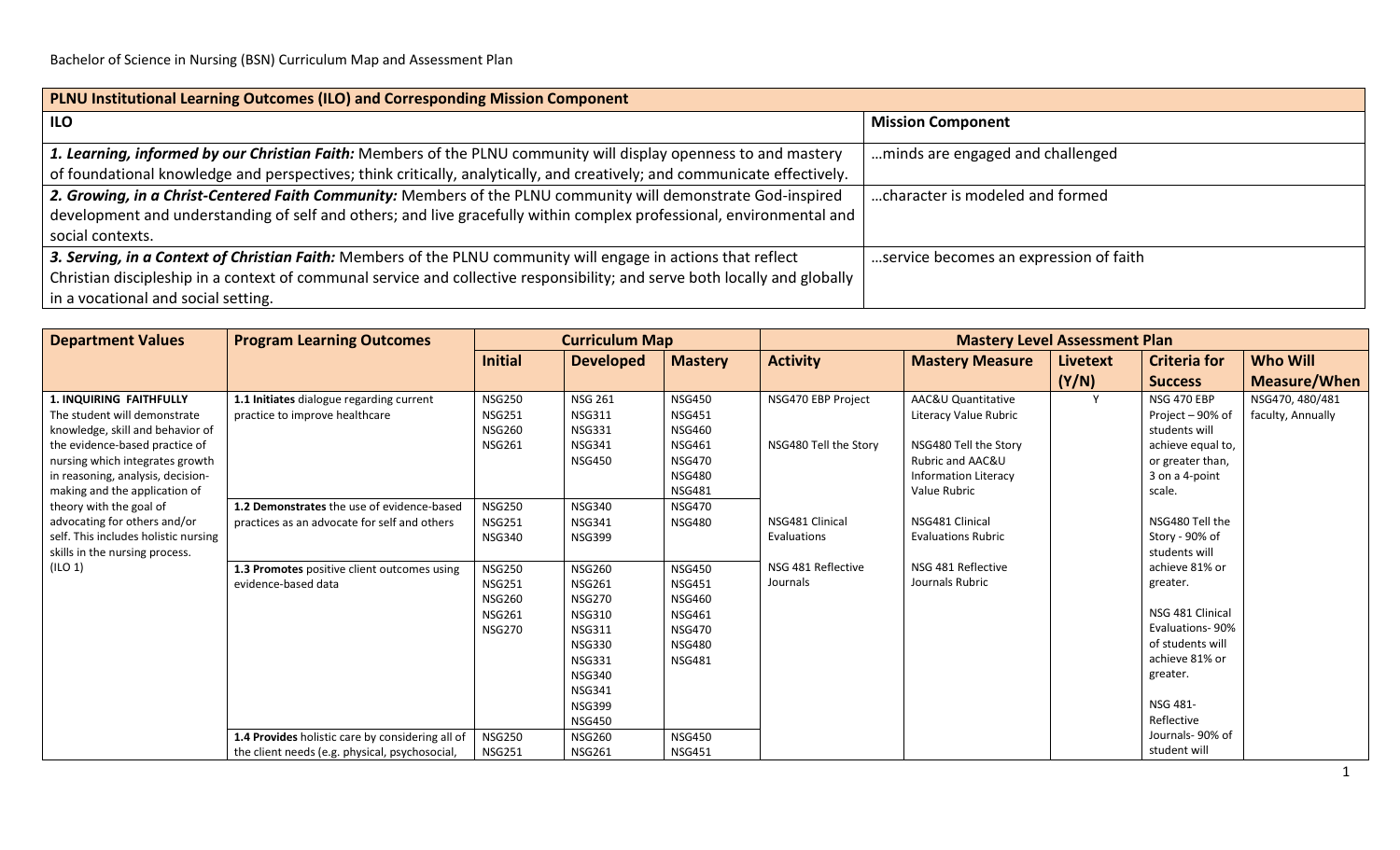## Bachelor of Science in Nursing (BSN) Curriculum Map and Assessment Plan

|                                                                                                                                                                                                                                                        | spiritual, environmental) including family in a<br>multicultural community<br>1.5 Engages in self-care practices that<br>facilitate optimal care of client            | <b>NSG260</b><br><b>NSG261</b><br><b>NSG 270</b><br><b>NSG150</b><br><b>NSG250</b><br><b>NSG251</b><br><b>NSG260</b><br><b>NSG261</b> | <b>NSG270</b><br><b>NSG310</b><br><b>NSG311</b><br><b>NSG331</b><br><b>NSG340</b><br><b>NSG341</b><br><b>NSG450</b><br><b>NSG 261</b><br><b>NSG311</b><br><b>NSG331</b><br><b>NSG341</b><br><b>NSG450</b> | <b>NSG461</b><br><b>NSG470</b><br><b>NSG480</b><br><b>NSG481</b><br><b>NSG450</b><br><b>NSG451</b><br><b>NSG460</b><br><b>NSG461</b><br><b>NSG470</b><br><b>NSG480</b><br><b>NSG481</b>                                   |                                                                                                                 |                                                                                                                                                                                                                                       | achieve equal to,<br>or greater than,<br>3 on a 4-point<br>scale.                                                                                                                                                        |                                       |
|--------------------------------------------------------------------------------------------------------------------------------------------------------------------------------------------------------------------------------------------------------|-----------------------------------------------------------------------------------------------------------------------------------------------------------------------|---------------------------------------------------------------------------------------------------------------------------------------|-----------------------------------------------------------------------------------------------------------------------------------------------------------------------------------------------------------|---------------------------------------------------------------------------------------------------------------------------------------------------------------------------------------------------------------------------|-----------------------------------------------------------------------------------------------------------------|---------------------------------------------------------------------------------------------------------------------------------------------------------------------------------------------------------------------------------------|--------------------------------------------------------------------------------------------------------------------------------------------------------------------------------------------------------------------------|---------------------------------------|
| 2. CARING FAITHFULLY<br>The student will embrace a<br>calling to the ministry of<br>compassionate care for all<br>people in response to God's<br>grace, which aims to foster<br>optimal health and bring comfort<br>in suffering and death.<br>(ILO 3) | 2.1 Demonstrates compassionate care to all<br>people while mirroring Christ's love for all<br>2.2 Partners with the community to establish<br>a trusting relationship | <b>NSG150</b><br><b>NSG250</b><br><b>NSG251</b><br><b>NSG251</b><br><b>NSG261</b>                                                     | <b>NSG261</b><br><b>NSG311</b><br><b>NSG331</b><br><b>NSG341</b><br><b>NSG450</b><br><b>NSG261</b><br><b>NSG311</b><br><b>NSG331</b><br><b>NSG341</b><br><b>NSG399</b><br><b>NSG460</b><br><b>NSG461</b>  | <b>NSG450</b><br><b>NSG451</b><br><b>NSG460</b><br><b>NSG461</b><br><b>NSG470</b><br><b>NSG480</b><br><b>NSG481</b><br><b>NSG451</b><br><b>NSG460</b><br><b>NSG461</b><br><b>NSG470</b><br><b>NSG480</b><br><b>NSG481</b> | NSG470 EBP Project<br>NSG480 Tell the Story<br>NSG481 Clinical<br>Evaluations<br>NSG 481 Reflective<br>Journals | AAC&U Quantitative<br>Y<br>Literacy Value Rubric<br>NSG480 Tell the Story<br>Rubric and AAC&U<br><b>Information Literacy</b><br>Value Rubric<br>NSG481 Clinical<br><b>Evaluations Rubric</b><br>NSG 481 Reflective<br>Journals Rubric | NSG 470 EBP<br>Project - 90% of<br>students will<br>achieve equal to,<br>or greater than,<br>3 on a 4-point<br>scale.<br>NSG480 Tell the<br>Story - 90% of<br>students will<br>achieve 81% or<br>greater.                | NSG 470, 480/481<br>faculty, Annually |
|                                                                                                                                                                                                                                                        | 2.3 Demonstrates ethics and values<br>consistent with the practice of professional<br>nursing                                                                         | <b>NSG150</b><br><b>NSG250</b><br><b>NSG251</b><br><b>NSG260</b><br><b>NSG270</b>                                                     | <b>NSG260</b><br><b>NSG261</b><br><b>NSG270</b><br><b>NSG310</b><br><b>NSG311</b><br><b>NSG330</b><br><b>NSG331</b><br><b>NSG340</b><br><b>NSG341</b><br><b>NSG399</b>                                    | <b>NSG450</b><br><b>NSG451</b><br><b>NSG460</b><br><b>NSG461</b><br><b>NSG470</b><br><b>NSG480</b><br><b>NSG481</b>                                                                                                       |                                                                                                                 |                                                                                                                                                                                                                                       | NSG 481 Clinical<br>Evaluations-90%<br>of students will<br>achieve 81% or<br>greater.<br>NSG 481-<br>Reflective<br>Journals- 90% of<br>student will<br>achieve equal to,<br>or greater than,<br>3 on a 4-point<br>scale. |                                       |
| <b>3. COMMUNICATING</b><br><b>FAITHFULLY</b>                                                                                                                                                                                                           | 3.1 Engages in active listening to promote<br>therapeutic relationships                                                                                               | <b>NSG150</b><br><b>NSG250</b>                                                                                                        | <b>NSG261</b><br><b>NSG311</b>                                                                                                                                                                            | <b>NSG450</b><br><b>NSG451</b>                                                                                                                                                                                            | NSG470 EBP Project                                                                                              | AAC&U Quantitative<br>Y<br>Literacy Value Rubric                                                                                                                                                                                      | <b>NSG 470 EBP</b><br>Project – 90% of                                                                                                                                                                                   | NSG470, 480/481<br>faculty, Annually  |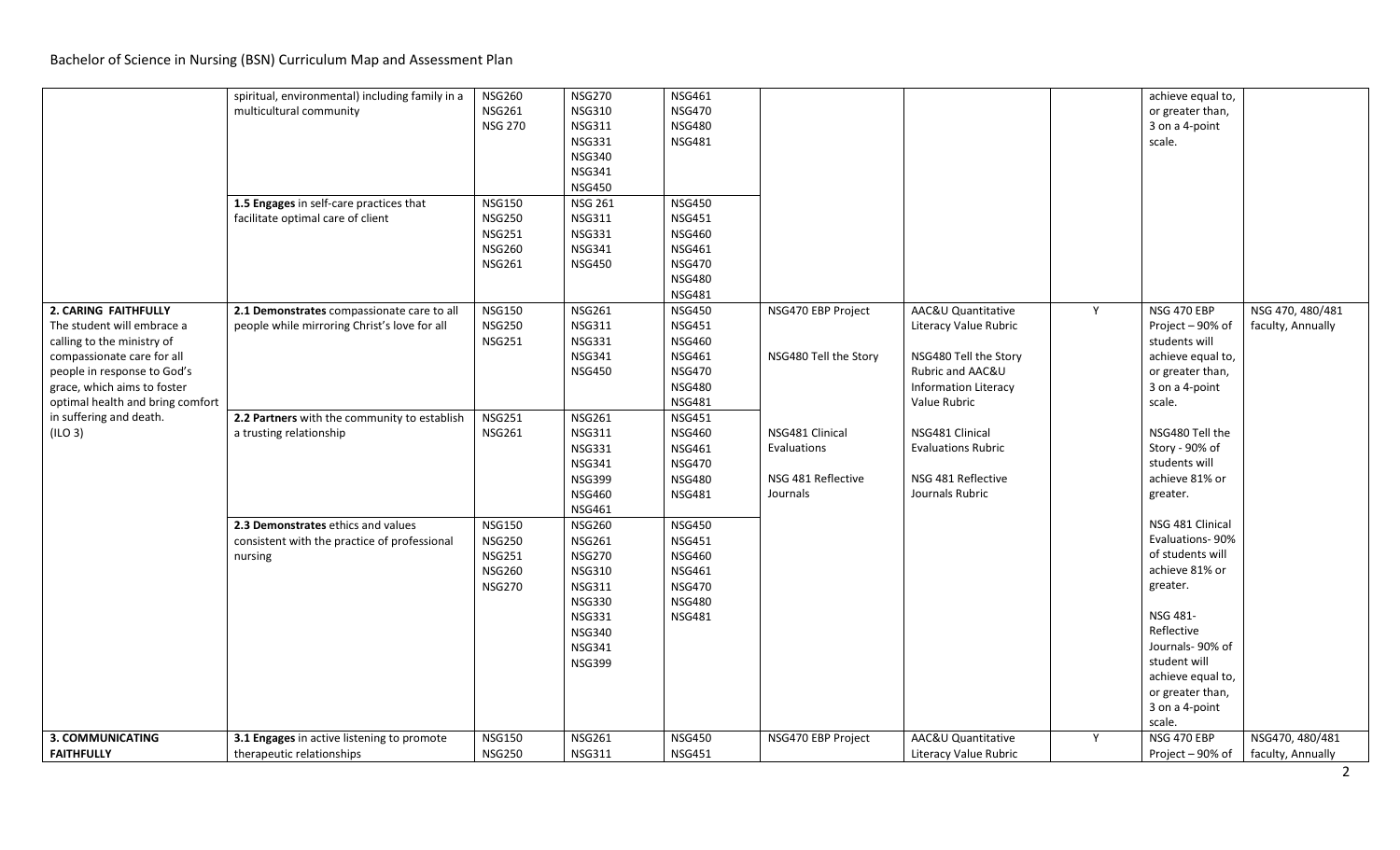| The student will actively engage  |                                               | <b>NSG251</b>                  | <b>NSG331</b> | <b>NSG460</b> |                       |                             |   | students will     |                   |
|-----------------------------------|-----------------------------------------------|--------------------------------|---------------|---------------|-----------------------|-----------------------------|---|-------------------|-------------------|
| in the dynamic interactive        |                                               | <b>NSG261</b>                  | <b>NSG341</b> | <b>NSG461</b> | NSG480 Tell the Story | NSG480 Tell the Story       |   | achieve equal to, |                   |
| process that is intrapersonal and |                                               |                                |               | <b>NSG470</b> |                       | Rubric and AAC&U            |   | or greater than,  |                   |
| interpersonal with the goal of    |                                               |                                |               | <b>NSG480</b> |                       | <b>Information Literacy</b> |   | 3 on a 4-point    |                   |
| advocating for others and/or      |                                               |                                |               | <b>NSG481</b> |                       | Value Rubric                |   | scale.            |                   |
| self. This includes effective,    | 3.2 Demonstrates effective verbal and         | <b>NSG150</b>                  | <b>NSG260</b> | <b>NSG450</b> |                       |                             |   |                   |                   |
| culturally appropriate            | nonverbal communication skills to provide     | <b>NSG250</b>                  | <b>NSG261</b> | <b>NSG451</b> | NSG481 Clinical       | NSG481 Clinical             |   | NSG480 Tell the   |                   |
| communication which conveys       | patient care                                  | <b>NSG251</b>                  | <b>NSG270</b> | <b>NSG460</b> | Evaluations           | <b>Evaluations Rubric</b>   |   | Story - 90% of    |                   |
| information, thoughts, actions    |                                               | <b>NSG260</b>                  | <b>NSG310</b> | <b>NSG461</b> |                       |                             |   | students will     |                   |
| and feelings through the use of   |                                               | <b>NSG261</b>                  | <b>NSG311</b> | <b>NSG470</b> | NSG 481 Reflective    | NSG 481 Reflective          |   | achieve 81% or    |                   |
| verbal and nonverbal skills. (ILO |                                               | <b>NSG270</b>                  | <b>NSG330</b> | <b>NSG480</b> | Journals              | Journals Rubric             |   | greater.          |                   |
| 1,2)                              |                                               |                                | <b>NSG331</b> | <b>NSG481</b> |                       |                             |   |                   |                   |
|                                   |                                               |                                | <b>NSG340</b> |               |                       |                             |   | NSG 481 Clinical  |                   |
|                                   |                                               |                                | <b>NSG341</b> |               |                       |                             |   | Evaluations-90%   |                   |
|                                   |                                               |                                | <b>NSG399</b> |               |                       |                             |   | of students will  |                   |
|                                   |                                               |                                | <b>NSG460</b> |               |                       |                             |   | achieve 81% or    |                   |
|                                   | 3.3 Dialogues with members of the             | <b>NSG150</b>                  | <b>NSG311</b> | <b>NSG450</b> |                       |                             |   | greater.          |                   |
|                                   | healthcare team, including the patient, to    | <b>NSG250</b>                  | <b>NSG331</b> | <b>NSG451</b> |                       |                             |   |                   |                   |
|                                   | facilitate positive patient outcomes          | <b>NSG251</b>                  | <b>NSG341</b> | <b>NSG460</b> |                       |                             |   | NSG 481-          |                   |
|                                   |                                               |                                | <b>NSG399</b> | <b>NSG461</b> |                       |                             |   | Reflective        |                   |
|                                   |                                               |                                | <b>NSG450</b> | <b>NSG470</b> |                       |                             |   | Journals- 90% of  |                   |
|                                   |                                               |                                | <b>NSG451</b> | <b>NSG480</b> |                       |                             |   | student will      |                   |
|                                   |                                               |                                | <b>NSG460</b> | <b>NSG481</b> |                       |                             |   | achieve equal to, |                   |
|                                   | 3.4 Advocates for patients/ families and self | <b>NSG150</b>                  | <b>NSG261</b> | <b>NSG450</b> |                       |                             |   | or greater than,  |                   |
|                                   |                                               |                                | <b>NSG311</b> | <b>NSG451</b> |                       |                             |   | 3 on a 4-point    |                   |
|                                   |                                               | <b>NSG250</b><br><b>NSG251</b> | <b>NSG331</b> | <b>NSG460</b> |                       |                             |   | scale.            |                   |
|                                   |                                               |                                |               |               |                       |                             |   |                   |                   |
|                                   |                                               | <b>NSG261</b>                  | <b>NSG341</b> | <b>NSG461</b> |                       |                             |   |                   |                   |
|                                   |                                               |                                | <b>NSG399</b> | <b>NSG470</b> |                       |                             |   |                   |                   |
|                                   |                                               |                                | <b>NSG450</b> | <b>NSG480</b> |                       |                             |   |                   |                   |
|                                   |                                               |                                | <b>NSG451</b> | <b>NSG481</b> |                       |                             |   |                   |                   |
|                                   | 3.5 Implements patient care while honoring    | <b>NSG250</b>                  | <b>NSG261</b> | <b>NSG450</b> |                       |                             |   |                   |                   |
|                                   | the diversity of patients, families and       | <b>NSG251</b>                  | <b>NSG311</b> | <b>NSG451</b> |                       |                             |   |                   |                   |
|                                   | communities                                   | <b>NSG261</b>                  | <b>NSG331</b> | <b>NSG460</b> |                       |                             |   |                   |                   |
|                                   |                                               |                                | <b>NSG341</b> | <b>NSG461</b> |                       |                             |   |                   |                   |
|                                   |                                               |                                | <b>NSG399</b> | <b>NSG470</b> |                       |                             |   |                   |                   |
|                                   |                                               |                                |               | <b>NSG480</b> |                       |                             |   |                   |                   |
|                                   |                                               |                                |               | <b>NSG481</b> |                       |                             |   |                   |                   |
| <b>4. FOLLOWING FAITHFULLY</b>    | 4.1 Engages in a professional practice        | <b>NSG250</b>                  | <b>NSG260</b> | <b>NSG450</b> | NSG470 EBP Project    | AAC&U Quantitative          | Y | NSG 470 EBP       | NSG470, 480/481   |
| Defined as claiming the           | environment that promotes nursing             | <b>NSG251</b>                  | <b>NSG261</b> | <b>NSG451</b> |                       | Literacy Value Rubric       |   | Project - 90% of  | faculty, Annually |
| challenge from Florence           | excellence                                    | <b>NSG260</b>                  | <b>NSG310</b> | <b>NSG461</b> |                       |                             |   | students will     |                   |
| Nightingale that nursing is a     |                                               | <b>NSG261</b>                  | <b>NSG311</b> | <b>NSG480</b> | NSG480 Tell the Story | NSG480 Tell the Story       |   | achieve equal to, |                   |
| "divine imposed duty of ordinary  |                                               |                                | <b>NSG330</b> | <b>NSG481</b> |                       | Rubric and AAC&U            |   | or greater than,  |                   |
| work". The nursing student will   |                                               |                                | <b>NSG331</b> |               |                       | <b>Information Literacy</b> |   | 3 on a 4-point    |                   |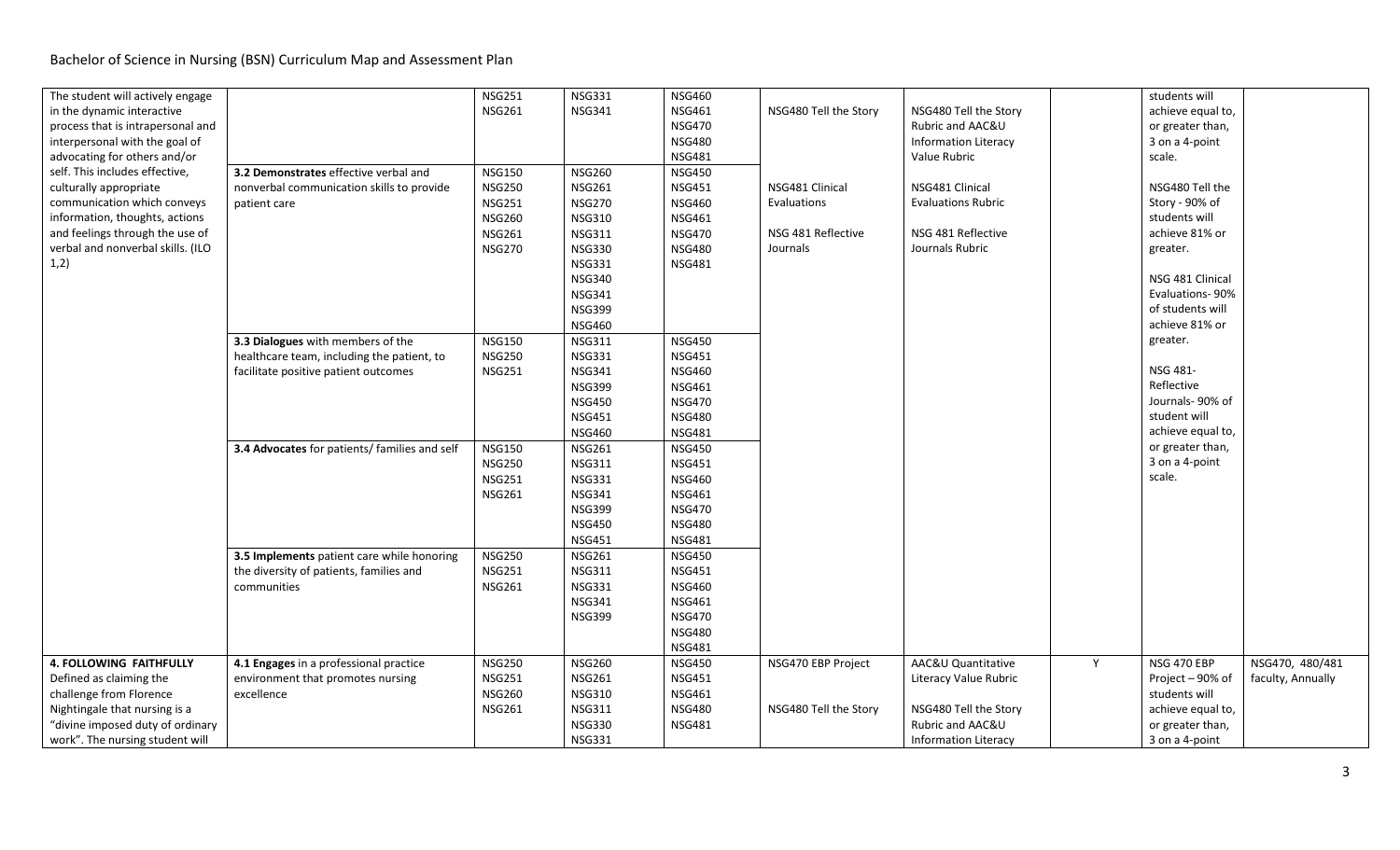| integrate the ordinary work by<br>complying with and adhering to<br>regulatory and professional<br>standards (e.g. ANA Code of<br>Ethics, the California Board of<br>Registered Nursing, Scope of<br><b>Nursing Practice, SON</b><br>Handbook). This includes taking<br>responsibility for all actions and<br>treating others with respect and<br>dignity. (ILO 2, 3)                                                                 | 4.2 Provides patient care within the                                                                                                                                                                              | <b>NSG150</b>                                                                                                                                         | <b>NSG340</b><br><b>NSG341</b><br><b>NSG399</b><br><b>NSG450</b><br><b>NSG260</b>                                                                                                                                                                                                             | <b>NSG450</b>                                                                                                                                                          | NSG481 Clinical<br>Evaluations                                                                      | Value Rubric<br>NSG481 Clinical<br><b>Evaluations Rubric</b>                                                                                                                                                  |   | scale.<br>NSG480 Tell the<br>Story - 90% of<br>students will                                                                                                                                                                                           |                                      |
|---------------------------------------------------------------------------------------------------------------------------------------------------------------------------------------------------------------------------------------------------------------------------------------------------------------------------------------------------------------------------------------------------------------------------------------|-------------------------------------------------------------------------------------------------------------------------------------------------------------------------------------------------------------------|-------------------------------------------------------------------------------------------------------------------------------------------------------|-----------------------------------------------------------------------------------------------------------------------------------------------------------------------------------------------------------------------------------------------------------------------------------------------|------------------------------------------------------------------------------------------------------------------------------------------------------------------------|-----------------------------------------------------------------------------------------------------|---------------------------------------------------------------------------------------------------------------------------------------------------------------------------------------------------------------|---|--------------------------------------------------------------------------------------------------------------------------------------------------------------------------------------------------------------------------------------------------------|--------------------------------------|
|                                                                                                                                                                                                                                                                                                                                                                                                                                       | boundaries designated by regulatory<br>agencies, professional practices and ethical<br>standards of a Christian nurse<br>4.3 Avails self of learning opportunities to<br>cultivate the life-long learning process | <b>NSG250</b><br><b>NSG251</b><br><b>NSG260</b><br><b>NSG261</b><br><b>NSG270</b><br><b>NSG250</b><br><b>NSG251</b><br><b>NSG260</b><br><b>NSG261</b> | <b>NSG261</b><br><b>NSG270</b><br><b>NSG310</b><br><b>NSG311</b><br><b>NSG330</b><br><b>NSG331</b><br><b>NSG340</b><br><b>NSG341</b><br><b>NSG399</b><br><b>NSG450</b><br><b>NSG260</b><br><b>NSG261</b><br><b>NSG310</b><br><b>NSG311</b><br><b>NSG330</b><br><b>NSG331</b><br><b>NSG340</b> | <b>NSG451</b><br><b>NSG461</b><br><b>NSG480</b><br><b>NSG481</b><br><b>NSG450</b><br><b>NSG461</b>                                                                     | NSG 481 Reflective<br>Journals                                                                      | NSG 481 Reflective<br>Journals Rubric                                                                                                                                                                         |   | achieve 81% or<br>greater.<br>NSG 481 Clinical<br>Evaluations-90%<br>of students will<br>achieve 81% or<br>greater.<br>NSG 481-<br>Reflective<br>Journals- 90% of<br>student will<br>achieve equal to,<br>or greater than,<br>3 on a 4-point<br>scale. |                                      |
| <b>5. LEADING FAITHFULLY</b><br>The student will incorporate a<br>foundational relationship with<br>Christ and others and embrace a<br>willingness to serve others in the<br>midst of life-circumstances (e.g.<br>illness, injustice, poverty). The<br>student will role-model the need<br>for "Sabbath Rest" as a means of<br>personal renewal, and true care<br>of the self so that service to<br>others is optimally achieved. The | 5.1 Provides graceful service through<br>compassionate responses to others' needs<br>5.2 Demonstrates the principles of a servant<br>leader as a reflection of Christ's love                                      | <b>NSG150</b><br><b>NSG250</b><br><b>NSG251</b><br><b>NSG261</b><br><b>NSG150</b><br><b>NSG250</b><br><b>NSG251</b>                                   | <b>NSG450</b><br><b>NSG261</b><br><b>NSG311</b><br><b>NSG331</b><br><b>NSG341</b><br><b>NSG450</b><br><b>NSG451</b><br><b>NSG460</b><br><b>NSG461</b><br><b>NSG260</b><br><b>NSG261</b><br><b>NSG310</b>                                                                                      | <b>NSG450</b><br><b>NSG451</b><br><b>NSG460</b><br><b>NSG461</b><br><b>NSG470</b><br><b>NSG480</b><br><b>NSG481</b><br><b>NSG450</b><br><b>NSG451</b><br><b>NSG460</b> | NSG470 EBP Project<br>NSG480 Tell the Story<br>NSG481 Clinical<br>Evaluations<br>NSG 481 Reflective | AAC&U Quantitative<br>Literacy Value Rubric<br>NSG480 Tell the Story<br>Rubric and AAC&U<br><b>Information Literacy</b><br>Value Rubric<br>NSG481 Clinical<br><b>Evaluations Rubric</b><br>NSG 481 Reflective | Y | <b>NSG 470 EBP</b><br>Project - 90% of<br>students will<br>achieve equal to,<br>or greater than,<br>3 on a 4-point<br>scale.<br>NSG480 Tell the<br>Story - 90% of<br>students will<br>achieve 81% or                                                   | NSG470, 480/481<br>faculty, Annually |
| student will incorporate the<br>characteristics of a servant<br>leader including: humility,<br>courage, forgiveness, and<br>discernment. (ILO 2)                                                                                                                                                                                                                                                                                      | 5.2 Exhibits patient advocacy that reflects<br>sensitivity to diversity in a holistic manner                                                                                                                      | <b>NSG260</b><br><b>NSG261</b><br><b>NSG150</b><br><b>NSG250</b>                                                                                      | <b>NSG311</b><br><b>NSG330</b><br><b>NSG331</b><br><b>NSG340</b><br><b>NSG450</b><br><b>NSG261</b><br><b>NSG311</b>                                                                                                                                                                           | <b>NSG461</b><br><b>NSG470</b><br><b>NSG480</b><br><b>NSG481</b><br><b>NSG450</b><br><b>NSG451</b>                                                                     | Journals                                                                                            | Journals Rubric                                                                                                                                                                                               |   | greater.<br>NSG 481 Clinical<br><b>Evaluations-90%</b><br>of students will<br>achieve 81% or<br>greater.<br>NSG 481-                                                                                                                                   |                                      |